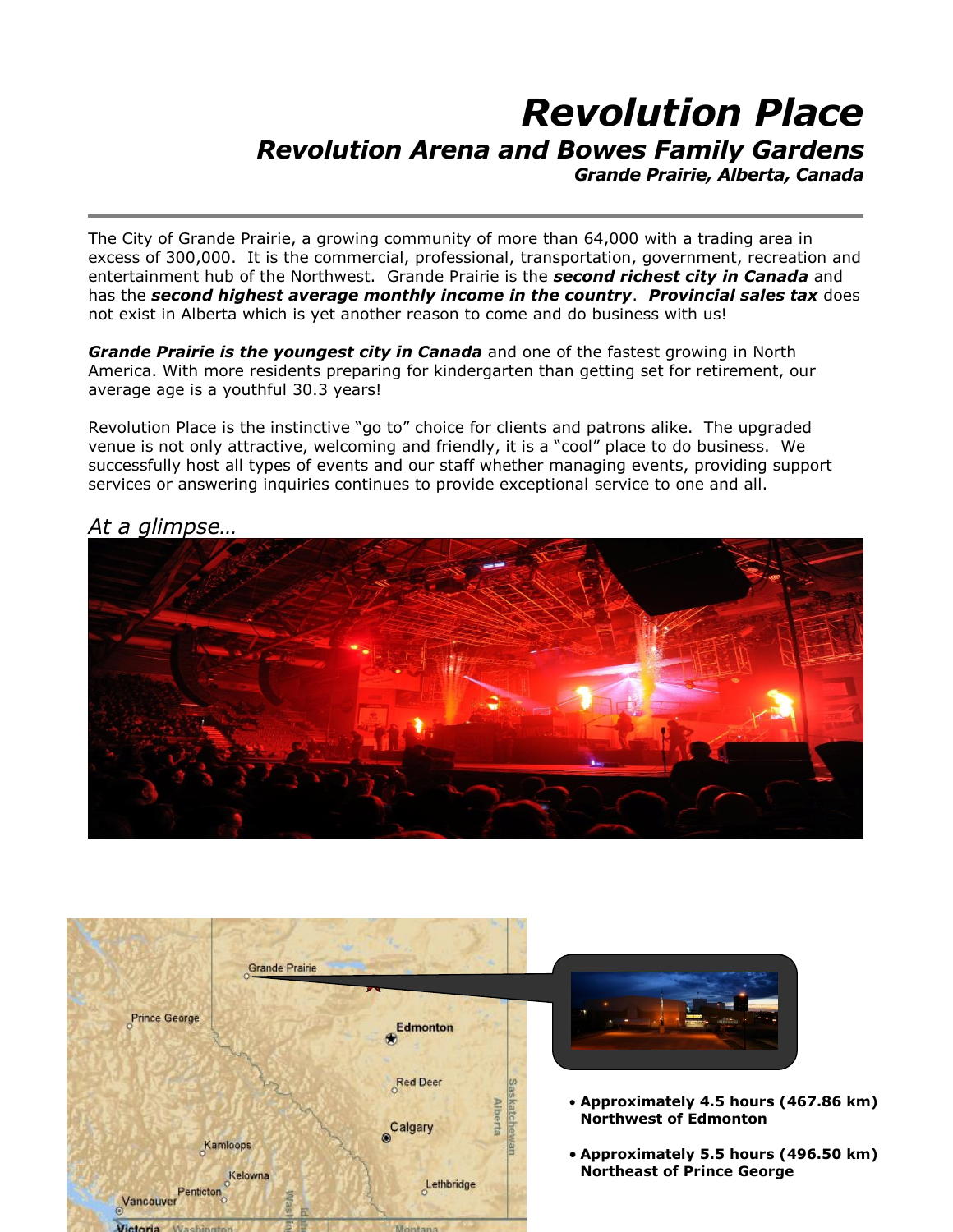## *REVOLUTION PLACE REVOLUTION ARENA*



| <b>Section - NORTH</b>                      |     | <b>Section - SOUTH</b> |      |
|---------------------------------------------|-----|------------------------|------|
| A                                           | 221 | н                      | 162  |
| в                                           | 219 | $H-W/C$                | 12   |
| C                                           | 171 |                        | 205  |
| D                                           | 90  |                        | 312  |
| F                                           | 145 | $K*$                   | 207  |
| $E-W/C$                                     | 10  |                        | 214  |
| F                                           | 164 | м                      | 220  |
| G                                           | 116 | N                      | 308  |
|                                             |     | Ω                      | 191  |
| <b>Total NORTH</b>                          |     | 1136 Total SOUTH       | 1839 |
| <b>TOTAL FIXED/BLEACHER SEATING</b><br>2967 |     |                        |      |
| *Section K seats east of media suite        |     |                        |      |
| <b>Additional Seating</b>                   |     |                        |      |

| 1630 |
|------|
| 60   |
| 4657 |
|      |
| 1500 |
| 60   |
| 4527 |
|      |

*Seating capacities do not include any kills or holds. Capacities are subject to change based on production elements.*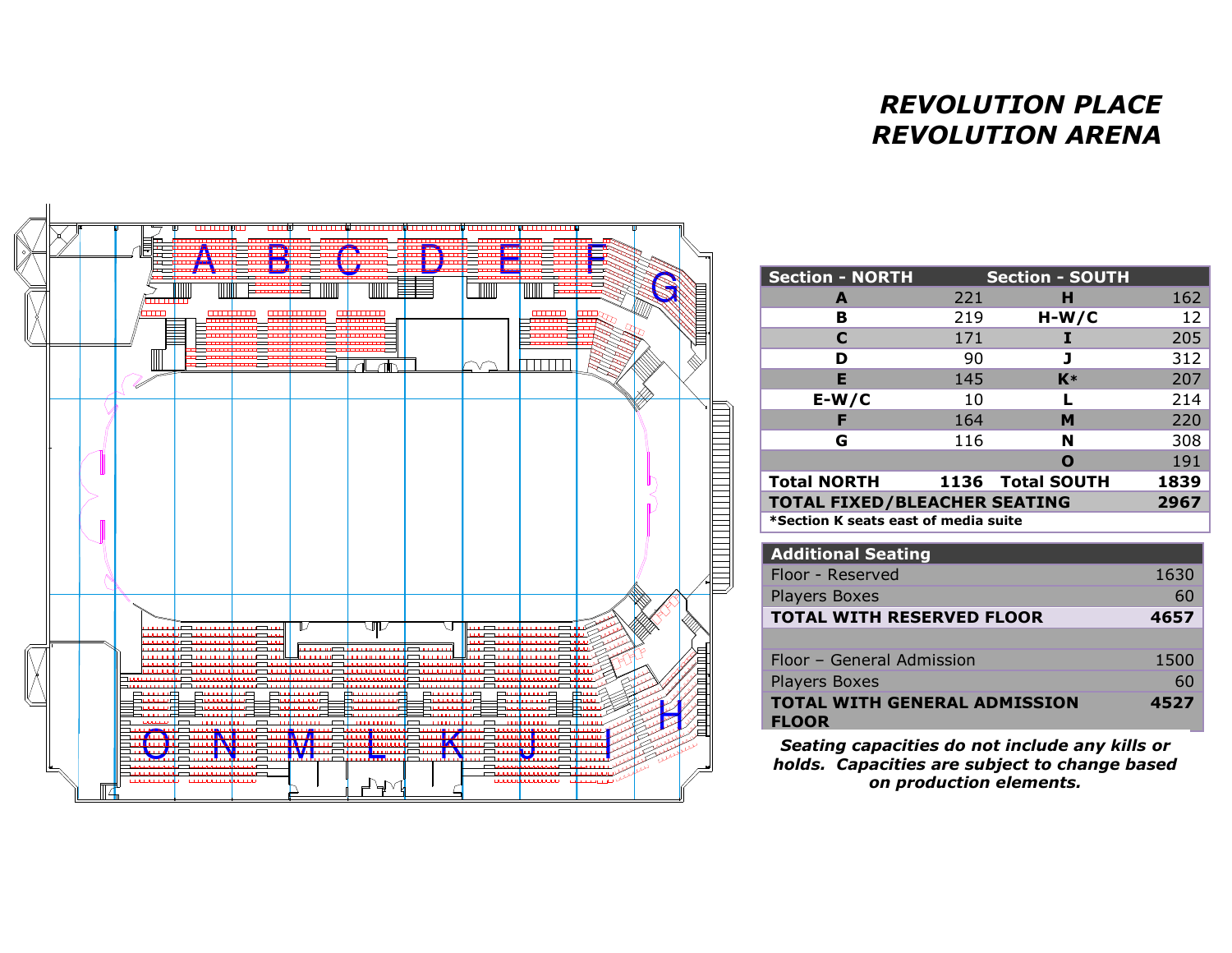| <b>Revolution Place</b>                                                          |                                                                                     |  |
|----------------------------------------------------------------------------------|-------------------------------------------------------------------------------------|--|
| <b>Revolution Arena Building Specifications</b>                                  |                                                                                     |  |
| <b>Contact Information:</b>                                                      |                                                                                     |  |
| Street address:                                                                  | 10017 - 99 Avenue, Grande Prairie, AB T8V 0R7                                       |  |
| Venue Address for deliveries:                                                    | 10017 - 99 Avenue,                                                                  |  |
| Main Number:                                                                     | 780.538.0334                                                                        |  |
| Main Fax Number:                                                                 | 780.539.9935                                                                        |  |
|                                                                                  | <b>Candace Guise</b>                                                                |  |
| Event and Marketing Specialists:<br>Technical, Security, Merchandise<br>contact: | Phone: 780.830.5006<br>email: cguise@cityofgp.com                                   |  |
|                                                                                  | <b>Michala Bloomfield</b><br>Phone: 780.538.0474<br>email: mbloomfield@cityofgp.com |  |
| General Manager:                                                                 | <b>Jane Cada-Sharp</b><br>Phone: 780.538.0467<br>email: jcada-sharp@cityofqp.com    |  |
| <b>Artist Contact Numbers and Room Allotments</b>                                |                                                                                     |  |
| Tour production:                                                                 | Terry Lock Room (Approximately 19' x 16' or 300 square feet)                        |  |
| Telephone numbers available:                                                     | 780.830.5046<br>780.830.5047<br>780.830.5048<br>780.830.5049                        |  |
| Cost per line:                                                                   | \$100.00                                                                            |  |
| Wireless High Speed Internet available                                           | \$100                                                                               |  |
| DSL line charge:                                                                 | \$100.00                                                                            |  |
| DSL managed by:                                                                  | Venue                                                                               |  |
| <b>Promoter Contact Numbers</b>                                                  |                                                                                     |  |
| Promoter Office:                                                                 | Officials Room (Approximately 11' x 13' or 140 square feet)                         |  |
| <b>Production Numbers:</b>                                                       | 780.830.5045                                                                        |  |
| <b>Box Office Contact Numbers</b>                                                |                                                                                     |  |
| Company:                                                                         | <b>Revolution Place</b>                                                             |  |
| Contact:                                                                         | Michelle Mills, Finance/Box Office Manager                                          |  |
| Telephone at venue:                                                              | 780.538.0334                                                                        |  |
| Email:                                                                           | mmills@cityofgp.com                                                                 |  |
| <b>Dressing Rooms</b>                                                            |                                                                                     |  |
| Dressing Room 1: 35' x 14'<br>(Approximately 500 square feet)                    | Large locker with shower, phone line/internet capability. 150 feet from stage.      |  |
| Dressing Room 2: 35' x 14'<br>(Approximately 500 square feet)                    | Large locker with shower, phone line capability/internet. 150 feet from stage.      |  |
| Dressing Room 3:<br>(Approximately 380 square feet)                              | Large locker with shower, phone line capability/internet. 250 feet from stage.      |  |
| Dressing Room 4: 14' x 16'<br>(Approximately 400 square feet)                    | Large locker with shower, phone line capability/internet. 250 feet from stage.      |  |
| Dressing Room 5: 27' x 15'<br>(Approximately 410 square feet)                    | Large locker with shower, phone line capability/internet. 250 feet from stage.      |  |
| South Hallway: 208' x 9'                                                         |                                                                                     |  |
| <b>Catering</b>                                                                  |                                                                                     |  |
| Company:                                                                         | <b>Crystal Catering</b>                                                             |  |
| Contact:                                                                         | Candace Guise; Michala Bloomfield; Jane Cada-Sharp                                  |  |
| Catering service area:                                                           | Revolution Auto Room (Next to officials room backstage right-Approx. 400 sq. ft)    |  |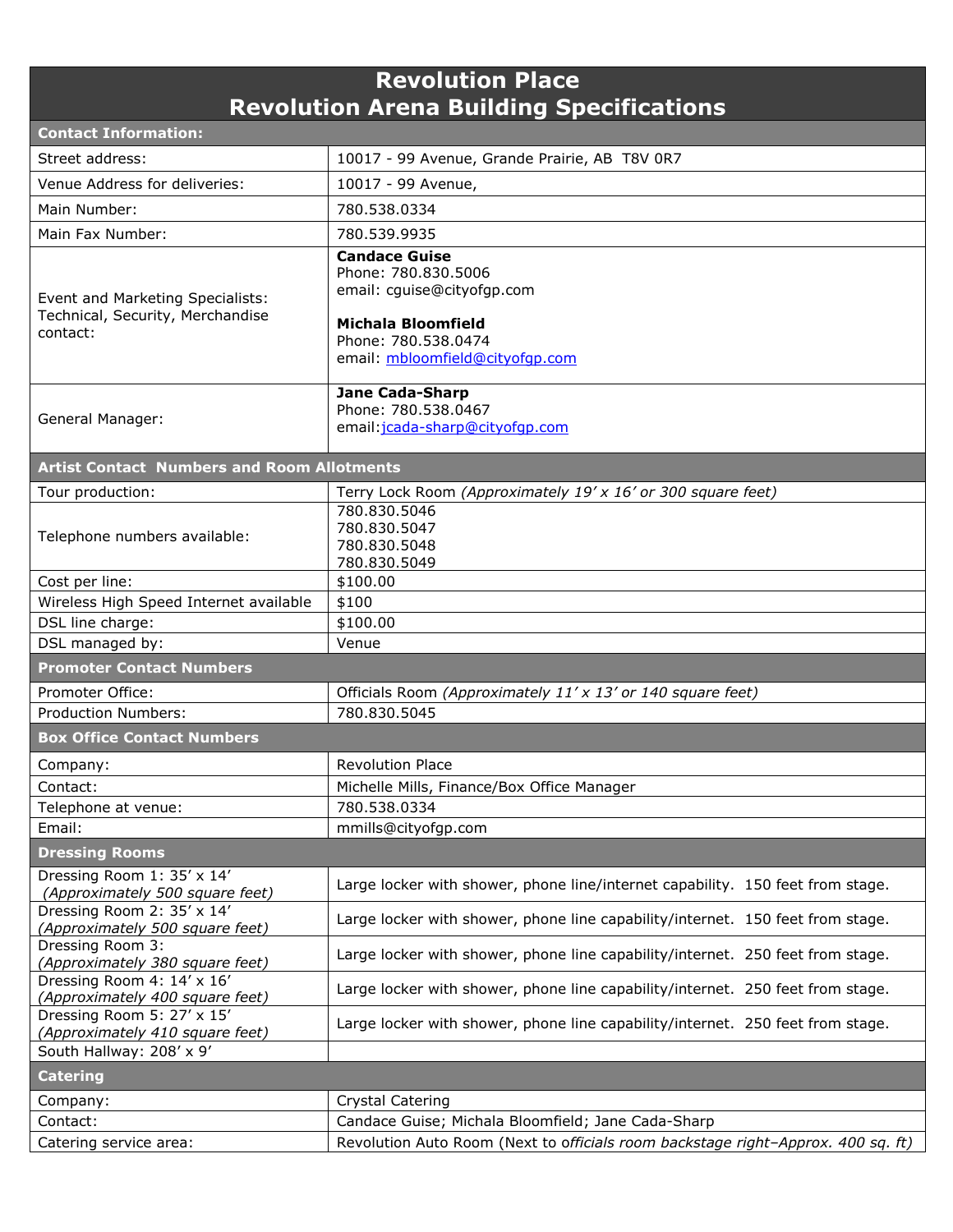| Labour                             |                                                                                                                                          |
|------------------------------------|------------------------------------------------------------------------------------------------------------------------------------------|
| Supplied by:                       | Venue will arrange crew - Sideshow Productions Inc.                                                                                      |
| Minimum Crew:                      | N/A                                                                                                                                      |
| Minimum Call:                      | 4/hr                                                                                                                                     |
| Meals & Accommodations:            | Riggers travel to Grande Prairie - accommodation and meal allowance applicable                                                           |
| <b>Load In</b>                     |                                                                                                                                          |
| Area:                              | Large load-in area located on west side                                                                                                  |
| Door size:                         | 16'w x 20'h overhead door (west side)                                                                                                    |
| # of trucks allowed in bay:        | 1                                                                                                                                        |
| Dock/Bay:                          | Bay                                                                                                                                      |
| Push distance to stage:            | $10' - 20'$                                                                                                                              |
| Fire lane required:                | 4' minimum SL & SR                                                                                                                       |
| Case storage areas:                | Limited - Zamboni room<br>South storage BS SR                                                                                            |
| <b>Parking</b>                     |                                                                                                                                          |
| Bus & Truck:                       | Parking on west side of venue with ample additional parking for production<br>vehicles                                                   |
| Shore Power available:             | Capacity 10 buses at 208 volt/50 amp<br>Depending on the bus location, generators may be required.                                       |
| Security:                          | Provided in house - estimate supplied                                                                                                    |
| <b>Power</b>                       |                                                                                                                                          |
| Services available in the Arena    | 400 amp/3 phase/120-208V service in 5 locations                                                                                          |
| Services available in the Gardens  | 400/3 phase/ 120 - 208V in one location and 200 amp/3 phase/120-208V<br>service in one location                                          |
| Billing rate:                      | \$1.00 per amp/per day                                                                                                                   |
| <b>Rigging</b>                     |                                                                                                                                          |
| Floor to high steel:               | 50' truss height above ice pad to high steel                                                                                             |
| Floor to low steel:                | 37'4" truss height above ice pad to low steel                                                                                            |
| Venue truss and rigging grid maps: | http://www.cityofgp.com/modules/showdocument.aspx?documentid=12205<br>http://www.cityofqp.com/modules/showdocument.aspx?documentid=12207 |
| Description of rigging/roof beams: | approximately 21' between beams - variation on west end                                                                                  |
| Grid                               | Maximum show weight 125,000 pounds<br>1700 pounds per rigging grid member<br>22,000 pounds max load on trusses two (2) to seven (7)      |
| Spans widths:                      | 6" x 7"                                                                                                                                  |
| Beam widths:                       | $11" \times 10"$                                                                                                                         |
| Rigging obstructions:              | <b>No</b>                                                                                                                                |
| <b>Score Clock</b>                 |                                                                                                                                          |
| Maximum Trim Height:               | 37'                                                                                                                                      |
| Score clock notes:                 | Trims above low steel                                                                                                                    |
| <b>Stage</b>                       |                                                                                                                                          |
| Supplied by:                       | Venue                                                                                                                                    |
| Stage type:                        | Wenger Showmaster                                                                                                                        |
| Max. Stage Dimensions:             | 60 ft. wide x 40 ft. deep; 30" - 52" high                                                                                                |
| <b>Stage Wings/Risers</b>          | 12-8 x 4 Versalite Risers                                                                                                                |
| Stairs:                            | 3 Showmaster sets available                                                                                                              |
| Skirting Available:                | Yes                                                                                                                                      |
| Distance off back wall:            | Depends on stage placement. 19' from west rink boards to back wall                                                                       |
| Mats available for icy areas:      | Yes                                                                                                                                      |
| <b>Floor &amp; Floor Covering</b>  |                                                                                                                                          |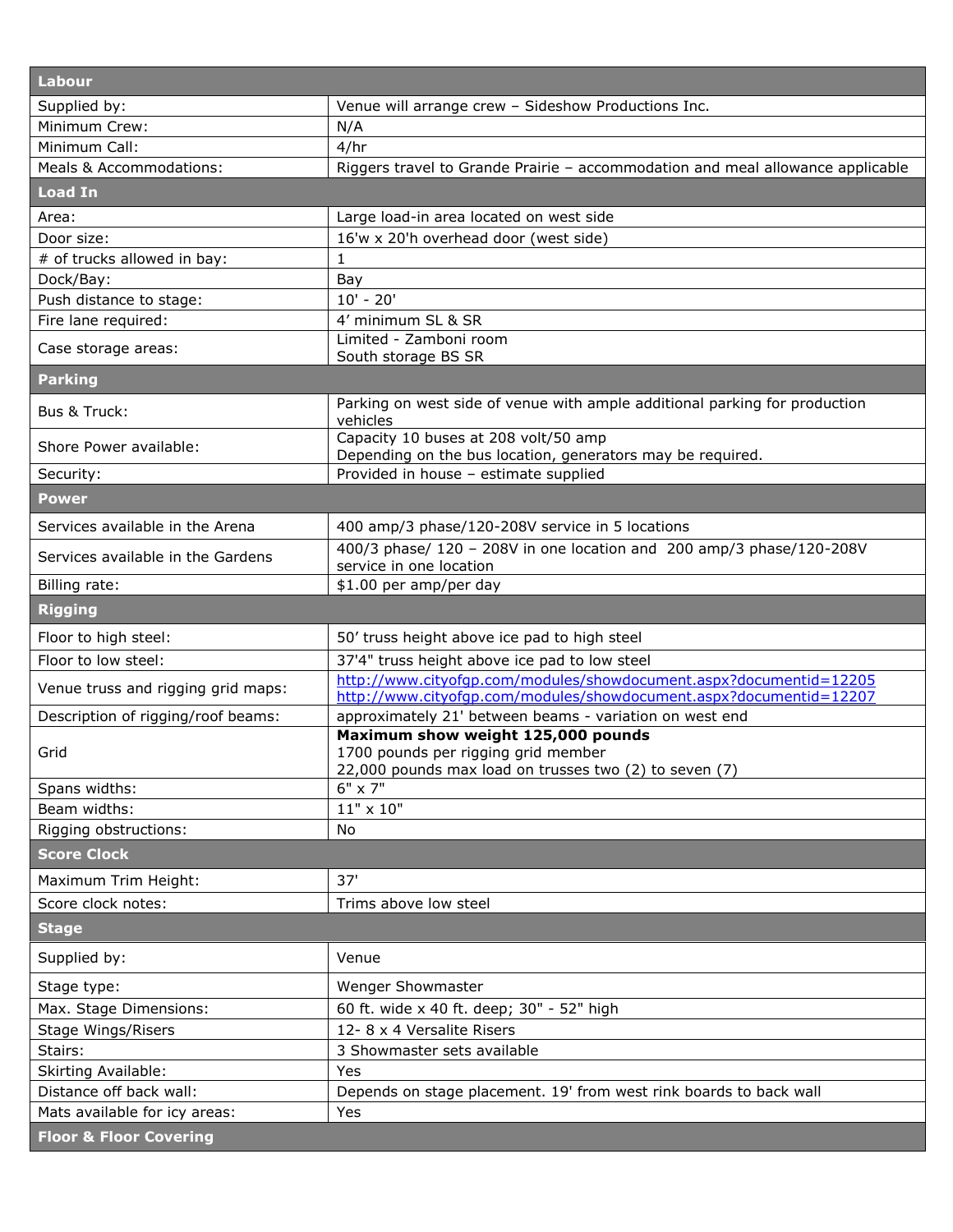| Floor width:                               | 85'                                                                                           |  |
|--------------------------------------------|-----------------------------------------------------------------------------------------------|--|
| Floor depth:                               | 200'                                                                                          |  |
| Floor surface:                             | polished concrete floor with load capacity 300 lbs/sq. ft.; ice cover                         |  |
| Dashers:                                   | Some removable - west end & various pieces around pad                                         |  |
| Floor notes:                               | Dashers off centre, dashers removed DS, etc.                                                  |  |
| Floor covering:                            | Nautic Ice Deck - 34" fibreglass reinforced 4' x 8' sheets, grey colour                       |  |
| <b>Event Supplies &amp; Services</b>       |                                                                                               |  |
| Forklift & Forklift Extensions:            | 1 Natural Gas powered Clarke with maximum lift capacity: 5000 lbs<br>Extensions: 5' in length |  |
| Supplied by:                               | Venue                                                                                         |  |
| Operated by:                               | Venue                                                                                         |  |
| Barricade:                                 | <b>OPTEX - BARRICADE</b><br>80 ft. - 20 pieces total                                          |  |
| Supplied by:                               | Venue                                                                                         |  |
| Set up labour:                             | Venue                                                                                         |  |
| Bicycle Rack:                              | 67 pieces of 7'5"                                                                             |  |
|                                            | 6 pieces of 2'5"                                                                              |  |
| Spot lights:                               | 4 Lycian 1275 Super Star 1.2                                                                  |  |
| Location:                                  | Top of section E, G, H & J - can be moved                                                     |  |
| Supplied by:                               | Venue                                                                                         |  |
| Operated by:                               | Venue                                                                                         |  |
| Com type:                                  | Production Intercom MS-200 - Lines are in place to above listed spot positions                |  |
| Headsets/Com packs & Power supply<br>unit: | 8 2-circuit portable headsets/belt packs                                                      |  |
| House lights:                              | Basic description of available lighting and switch mechanism                                  |  |
| Operated by:                               | Venue                                                                                         |  |
| House drapes:                              | None                                                                                          |  |
| Furniture:                                 | Available upon request - rented                                                               |  |
| Pipe and Drape:                            | 75' of Black, 75' of Grey - will order in extra where required                                |  |
| Police/Escort:                             | RCMP when required                                                                            |  |
| Laundry:                                   | Not on site - capable of waterlines for tour hook up when requested in South<br>Storage       |  |
| Weight Room:                               | None available - Can be arranged off site when requested                                      |  |
| Towels:                                    | Rented & supplied through catering                                                            |  |
| <b>General information</b>                 |                                                                                               |  |
| Doctor:                                    | Available if requested prior to show day                                                      |  |
| Massage therapy:                           | Available if requested prior to show day                                                      |  |
| Chiropractic care:                         | Available if requested prior to show day                                                      |  |
| Curfew:                                    | 11:00 PM                                                                                      |  |
| HVAC info:                                 | Can be turned off/on, alarms in handlers, etc.                                                |  |
| Local taxi service:                        | Arrangements will be made upon request                                                        |  |
| Recommended Limo service:                  | Arrangements will be made upon request                                                        |  |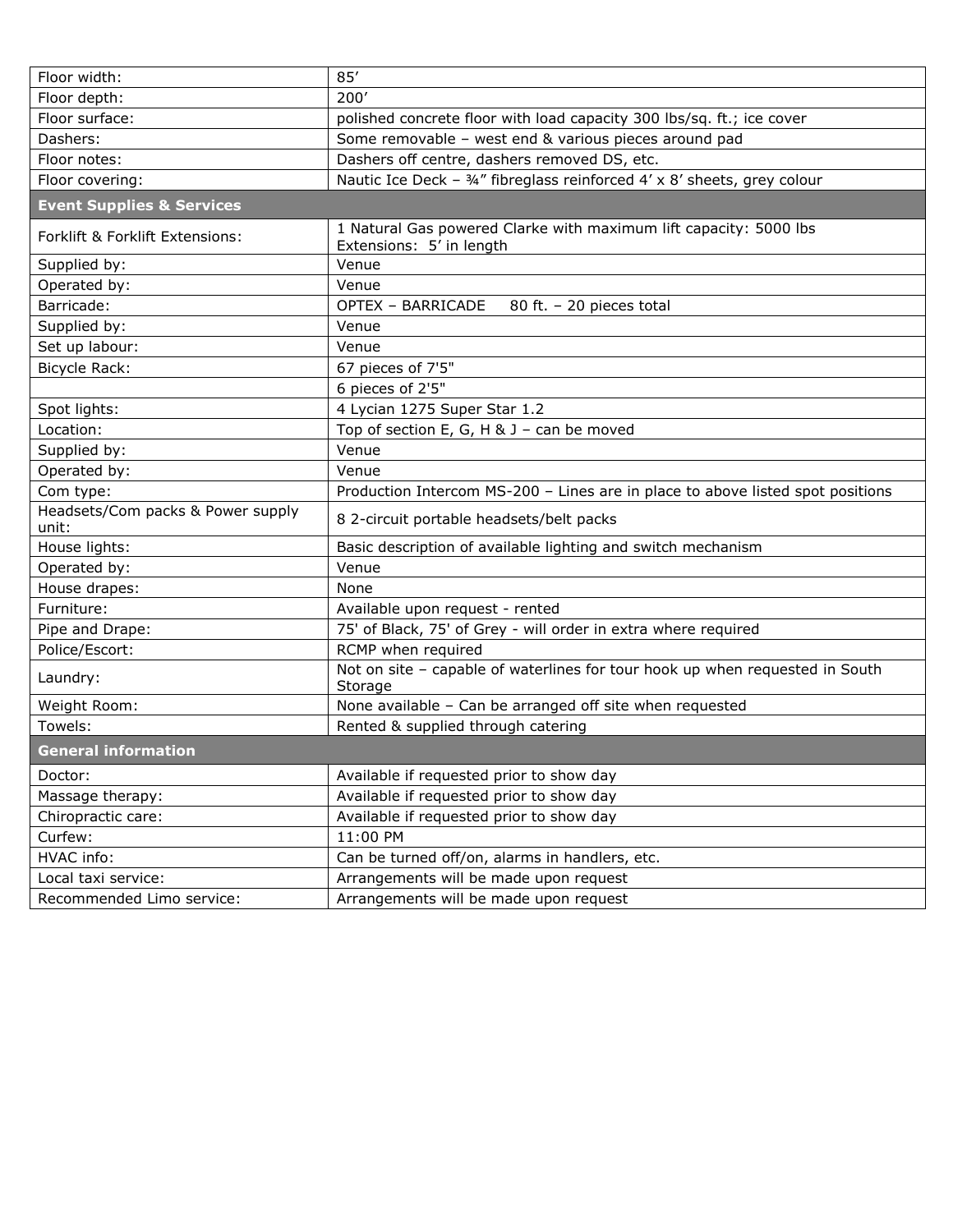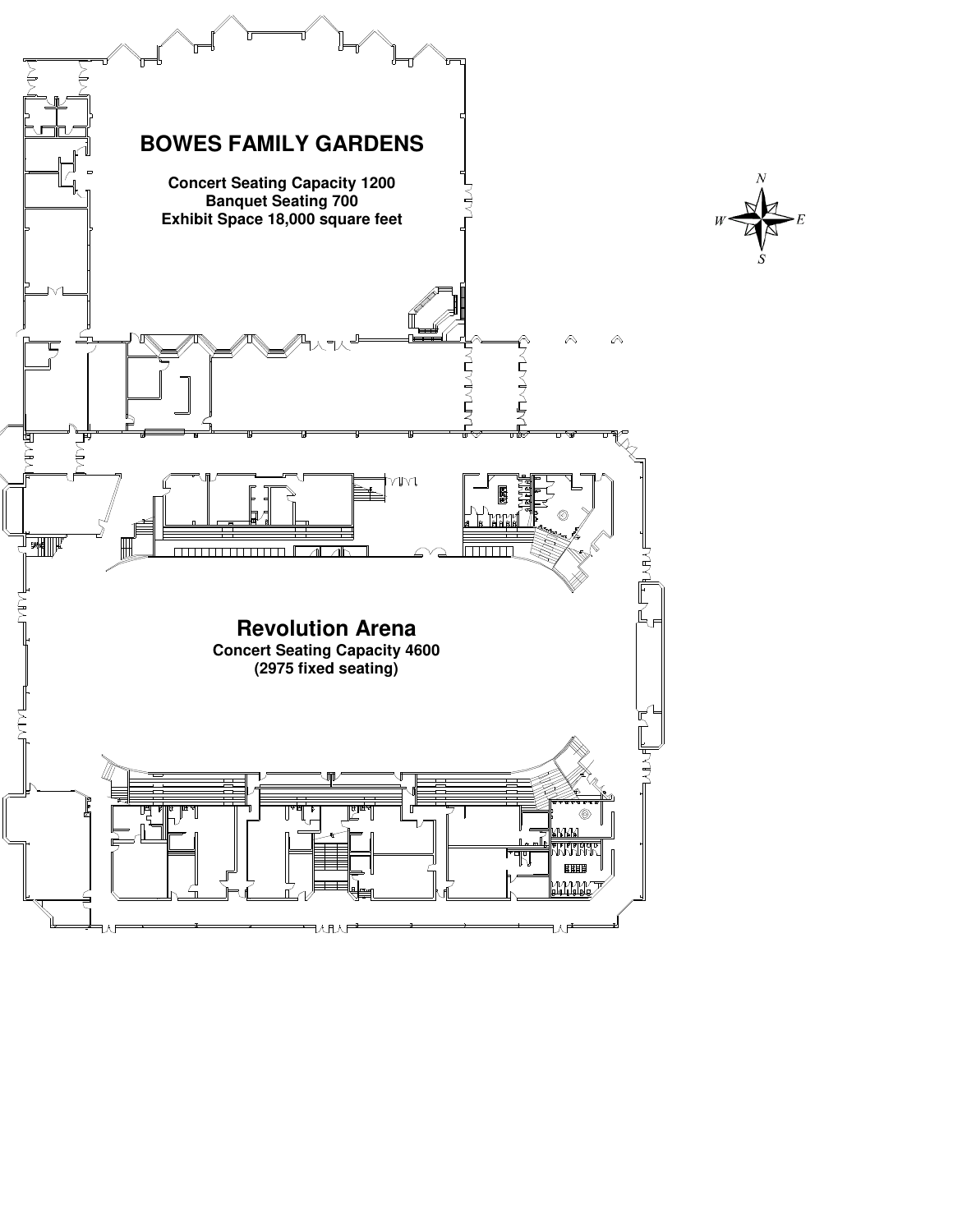## **Revolution Place Bowes Family Gardens Building Specifications**

| <b>Contact Information:</b>                                                                   |                                                                                                                                                                                                |
|-----------------------------------------------------------------------------------------------|------------------------------------------------------------------------------------------------------------------------------------------------------------------------------------------------|
| Street address:                                                                               | 10017 - 99 Avenue, Grande Prairie, AB T8V 0R7                                                                                                                                                  |
| Venue Address for deliveries:                                                                 | 10017 - 99 Avenue,                                                                                                                                                                             |
| Main Number:                                                                                  | 780.538.0387                                                                                                                                                                                   |
| Main Fax Number:                                                                              | 780.539.9935                                                                                                                                                                                   |
| General Manager                                                                               | Jane Cada-Sharp<br>780.538.0467<br>jcada-sharp@cityofqp.com                                                                                                                                    |
| Event and Marketing Specialists:<br>Technical, Security, Merchandise<br>contact:              | Michala Bloomfield<br>Candace Guise<br>780.538.0474<br>780.830.5006<br>mbloomfield@cityofqp.com<br>cquise@cityofgp.com                                                                         |
| <b>Artist Contact Numbers &amp; Room Allotments</b>                                           |                                                                                                                                                                                                |
| Tour production:<br>Telephone Line(s) available:                                              | Terry Lock Room (Approximately 19' x 16' or 300 square feet)<br>\$100.00/line                                                                                                                  |
| Wireless High Speed Internet available                                                        | \$100.00                                                                                                                                                                                       |
| DSL line available                                                                            | \$100.00                                                                                                                                                                                       |
| DSL managed by:                                                                               | Venue                                                                                                                                                                                          |
| <b>Promoter Contact</b>                                                                       |                                                                                                                                                                                                |
| Promoter Office:                                                                              | Officials Room (Approximately 11' x 13' or 140 square feet)                                                                                                                                    |
| <b>Box Office Contact Numbers</b>                                                             |                                                                                                                                                                                                |
| Company                                                                                       | <b>Revolution Place</b>                                                                                                                                                                        |
| Contact:                                                                                      | Michelle Mills, Finance/Box Office Manager                                                                                                                                                     |
| Phone at venue:                                                                               | 780.538.0334                                                                                                                                                                                   |
| Email:                                                                                        | mmills@cityofgp.com                                                                                                                                                                            |
| <b>Dressing Rooms</b>                                                                         |                                                                                                                                                                                                |
| 2 Dressing Rooms<br>(Approximately 20' x 10')<br>A private foyer<br>(Approximately 20' x 13') | Each room includes a self-contained washroom area separate from the lit vanity.<br>Telephone & internet capabilities. Located in northwest corner of venue.<br>Stage is north centre of venue. |
| <b>Meeting Rooms</b>                                                                          |                                                                                                                                                                                                |
| Terry Lock Room                                                                               | Approximately 19' x 16' or 300 square feet - Production Office                                                                                                                                 |
| Grande Prairie Auto Dealers Room                                                              | Approximately 400 square feet                                                                                                                                                                  |
| Rock 97.7 Room                                                                                | Approximately 800 square feet                                                                                                                                                                  |
| <b>Catering</b>                                                                               |                                                                                                                                                                                                |
| Company:                                                                                      | Crystal Catering                                                                                                                                                                               |
| Catering Service Area:                                                                        | Draped set up inside venue                                                                                                                                                                     |
| Labour                                                                                        |                                                                                                                                                                                                |
| Supplied by:                                                                                  | Venue will arrange crew                                                                                                                                                                        |
| Minimum Crew:                                                                                 | N/A                                                                                                                                                                                            |
| Minimum Call:                                                                                 | 4 hours                                                                                                                                                                                        |
| Rehearsal Call:                                                                               | N/A                                                                                                                                                                                            |
| Show Call:                                                                                    | N/A                                                                                                                                                                                            |
| Meal Penalty:                                                                                 | N/A                                                                                                                                                                                            |
| Coffee breaks:                                                                                | N/A                                                                                                                                                                                            |
| <b>Load In</b>                                                                                |                                                                                                                                                                                                |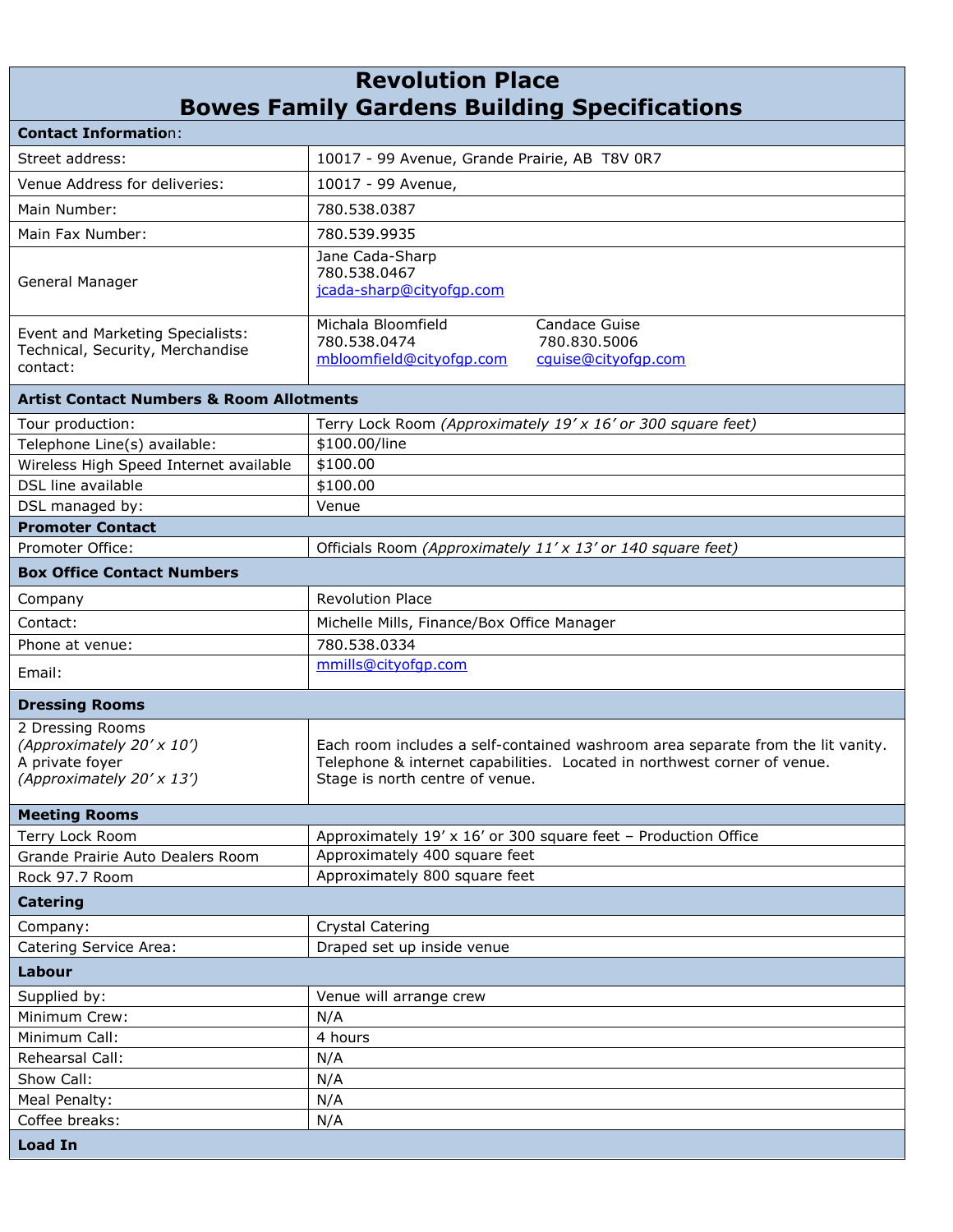| Area:                                    | Large load-in area located on west side of venue                                                                       |
|------------------------------------------|------------------------------------------------------------------------------------------------------------------------|
| Door size:                               | 10'w x 12'h overhead door (west side)                                                                                  |
| # of trucks allowed in bay:              | $\mathbf{1}$                                                                                                           |
| Dock/Bay:                                | Bay                                                                                                                    |
| Push distance to stage:                  | 50'                                                                                                                    |
| Case storage areas:                      | Limited - generally in Backstage SR area                                                                               |
| <b>Parking</b>                           |                                                                                                                        |
| Bus & truck                              | Parking on west side of venue with ample additional parking for production<br>vehicles                                 |
| Shore Power available:                   | Yes                                                                                                                    |
| Security:                                | Arranged in house - estimate supplied                                                                                  |
| <b>Power</b>                             |                                                                                                                        |
| Services available:                      | 200 amp maximum, 3 phase, 120-208V                                                                                     |
| Billing rate:                            | \$1.00 per amp/day                                                                                                     |
| <b>Rigging</b>                           |                                                                                                                        |
| Floor to steel:                          | Varies from 13'8" - 33'8" ceiling height                                                                               |
| Rigging obstructions:                    | No                                                                                                                     |
| <b>Production</b>                        |                                                                                                                        |
|                                          | Cat6 cable runs & DMX allowing control for digital sound consoles, lights and<br>projection to be run from Alcove One. |
| <b>Stage</b>                             |                                                                                                                        |
| Supplied by:                             | Venue                                                                                                                  |
| Stage type:                              | Wenger Showmaster                                                                                                      |
| Maximum Stage Dimensions:                | 60 ft. wide x 40 ft. deep; 30" - 52" high<br>Staging weight capacity is 200 pounds/square foot (6400 pounds/riser)     |
| Stage Wings/Risers:                      | 12-8 x 4 Versalite Risers                                                                                              |
| Stairs:                                  | 2 Showmaster sets available                                                                                            |
| <b>Skirting Available:</b>               | Yes                                                                                                                    |
| Distance off back wall:                  | Depends on stage placement.                                                                                            |
| Floor (Approximately 18,000 square feet) |                                                                                                                        |
| Floor width:                             | 150' From East wall to West wall                                                                                       |
| Floor depth:                             | 110' From South wall to North wall                                                                                     |
| Floor surface:                           | Epoxy finished concrete floor                                                                                          |
| Common Lobby                             | Approximately 4,500 square feet                                                                                        |
| <b>Capacity</b>                          |                                                                                                                        |
|                                          | 1400 Reserved Floor (no kills)<br>1200 General Admission<br>700 Banquet Seating<br>Wheelchair accessible               |
| <b>Event Supplies &amp; Services</b>     |                                                                                                                        |
| Forklift & Forklift Extensions:          | 1 Natural Gas powered Clarke with maximum lift capacity: 5000 lbs<br>Extensions: 5' in length                          |
| Supplied by:                             | Venue                                                                                                                  |
| Operated by:                             | Venue                                                                                                                  |
| Barricade:                               | <b>OPTEX - BARRICADE</b><br>80 ft. $-$ 20 pieces total                                                                 |
| Supplied by:                             | Venue                                                                                                                  |
| Set up labour:                           | Venue                                                                                                                  |
| Bicycle Rack:                            | 67 pieces of 7'5" and 6 pieces of 2'5"                                                                                 |
| Spot lights:                             | 4 Lycian 1275 Super Star 1.2                                                                                           |
| Location:                                | <b>TBD</b>                                                                                                             |